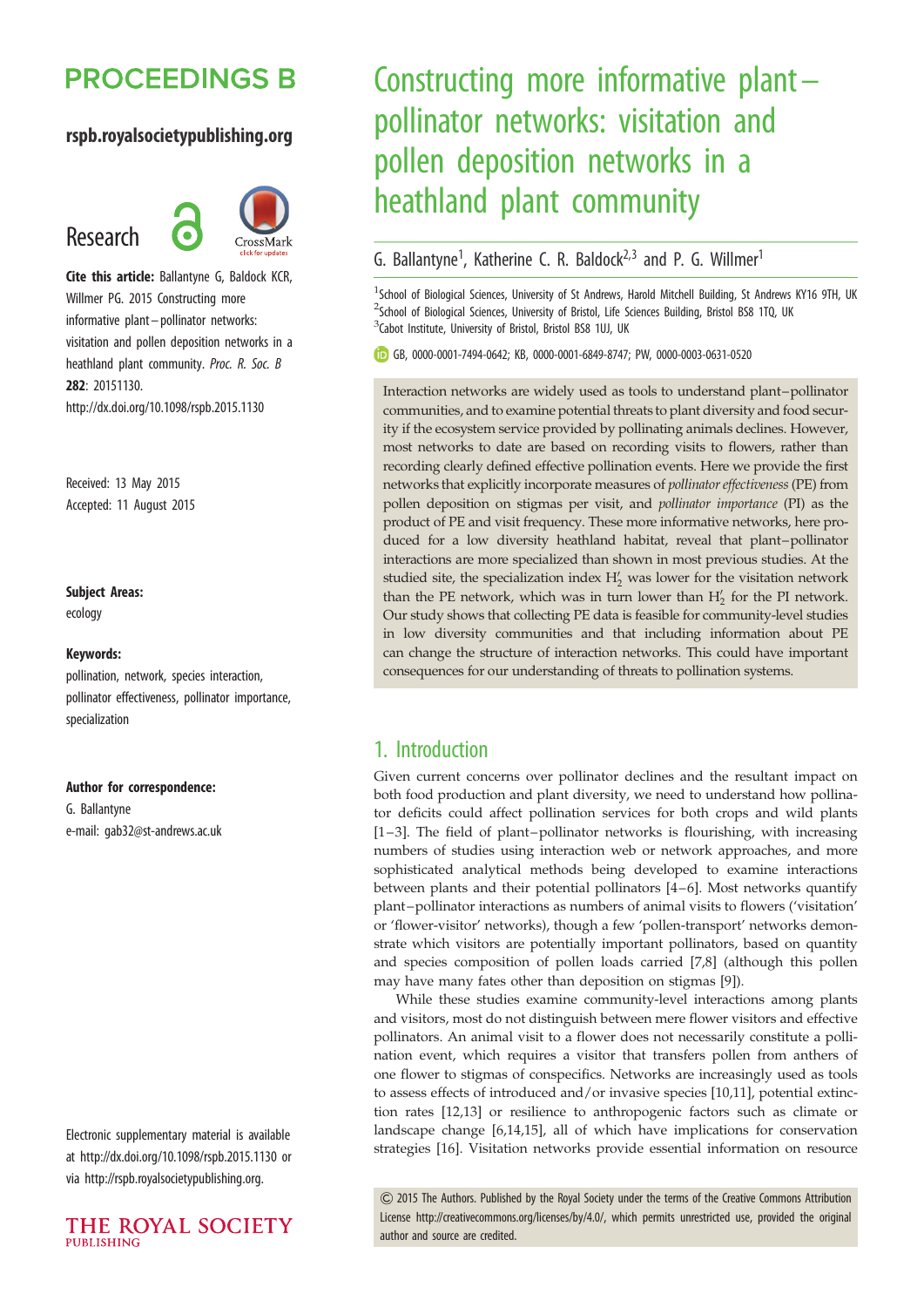use by flower visitors. However, when pollination itself is being investigated it is crucial to know which apparently legitimate visitors are depositing significant conspecific pollen on stigmas and thus potentially effecting pollination.

All pollination biologists are fully aware that 'visitor' is not a synonym for 'pollinator'; some visitors are purely cheaters, removing pollen or nectar without pollinating flowers, while other (non-cheating) visitors may be detrimental (e.g. causing stigma blockage with heterospecific pollen) and/or have low effectiveness. Authors have varied in how far they allow for these problems. Some have assumed the most effective pollinators were the most frequent flower visitors [[17,18\]](#page-7-0) but this has been strongly criticized (e.g. [[19\]](#page-7-0)). Others aimed to improve accuracy by recording only visitors making contact with floral reproductive organs, thus hoping to exclude illegitimate visitors [[20,](#page-7-0)[21\]](#page-8-0); however, high-speed video recordings of visitors to Clerodendrum trichotomum [[22\]](#page-8-0) reveal significant differences in behaviour between visitor species not visible to the naked eye, showing that the most frequent visitors are rarely most efficient at contacting anthers or stigmas. Other studies have explicitly incorporated additional data, such as visit patterns (number, or rate, or duration, or visits per plant), pollen transport (amount carried on body, or distance moved), or resultant seed-set [[13,](#page-7-0)[23,24\]](#page-8-0). Recognizing the limitations of all these approaches, a few authors (e.g. [[8,10](#page-7-0),[24](#page-8-0),[25\]](#page-8-0) refer only to 'visitation networks' rather than implying that they are recording effective pollination. Nevertheless, others assert that most visitors are functionally equivalent in their pollen-moving ability (e.g. [[26\]](#page-8-0)), or that visitor frequency is an acceptable surrogate (e.g. because variation in frequency 'overwhelms per visit effectiveness' [\[27](#page-8-0)]).

Analyses of visitation data have concluded that 'pollination networks' are relatively robust, with nestedness and connectance invariant across years, whether working with simulations [\[12](#page-7-0),[13](#page-7-0)] or empirical datasets [[28,29](#page-8-0)], and that a moderate level of extinctions could therefore be tolerated. They also conclude that most flower-visiting animals are generalized in their flower choices, with specialist interactions being rare. But if some common flower visitors in fact contribute little conspecific pollen transfer, these analyses could give misleading perspectives for approaches to plant conservation and thus ecosystems as a whole [[30](#page-8-0),[31\]](#page-8-0). Recognizing this, a more realistic representation of community interactions is desirable [\[32](#page-8-0)–[34](#page-8-0)].

Thus, there is a need to incorporate functionality measures indicating effective pollination into community studies and thence into networks. Here we compare traditional flowervisitor networks with novel pollinator effectiveness (PE) networks, following Ne'eman et al. [[35\]](#page-8-0) and King et al. [\[33](#page-8-0)] in defining PE as single visit deposition (SVD: number of conspecific pollen grains deposited on a virgin stigma during a single visit by a particular animal). We then create pollinator importance (PI) networks by combining PE with visit frequency for each flower visitor interaction.

Some early studies were exemplary in using pollen deposition onto stigmas to compare visitors with single species (e.g. [[36,37](#page-8-0)]). We have since demonstrated [\[33](#page-8-0)] that SVD can be compared between visitors and flowers with very different morphologies, and that it varies significantly between visitor species. Other recent studies have compared PE for visitors with single flower species or a few congeneric species (e.g. [[38,39](#page-8-0)]). Here we show that SVD is feasibly incorporated in community-level field studies with low plant diversity, and present the first explicit PE and PI networks, specifically addressing the following questions: (i) how does PE (SVD) vary between different flower visitors? We predict there will be significant variation in the effectiveness of pollen deposition by different insect species, due to variation in size and behaviour. (ii) Does visit type influence PE? Visitation by pollen-collecting insects, contacting anthers and usually stigmas, is predicted to result in higher pollen deposition compared with nectar-foragers. Legitimate visitation should also result in higher pollen deposition than robbing visits, as nectar robbers/thieves (often visiting via basal holes in the corolla) are less likely to contact stigmas. (iii) How do PE and PI networks compare with flower visitor networks? Here we predict that incorporating more detailed information concerning the nature of the visit will yield more specialized networks.

# 2. Material and methods

#### (a) Study site and species

Fieldwork was carried out at Hyde Heath, Dorset (50°43.7' N  $2^{\circ}07.2'$  W) from June to August 2013, and in May 2014 to incorporate the early flowering Ulex europaeus. This site, covering around 600 ha, offers a low diversity community, for which visitation data have already been published [[40](#page-8-0)]. It is, therefore, an ideal habitat to demonstrate the feasibility of the approach before addressing more complex (higher diversity) communities. The site's flora is almost exclusively heather (Erica tetralix, E. cinerea and Calluna vulgaris) and gorse (U. europaeus and U. minor). Polygala serpyllifolia is present at very low density, but received no visits during the study. For additional information on floral phenology, abundance and reward levels, see electronic supplementary material, S1.

#### (b) Pollen deposition

To obtain SVD data, our measure of PE, flower buds were bagged each evening, weather permitting, throughout the study period; this involved covering whole E. tetralix, E. cinerea and C. vulgaris plants or groups of Ulex buds with mesh. The mesh was carefully removed the following morning, once flowers had opened and virgin stigmas identified on flowers that had opened overnight using a hand lens.

Individual flowers were then observed until they received their first visit. We obtained SVD data from a minimum of 90 individual flowers per plant species and up to 350 flowers for the more common species ([table 1\)](#page-2-0). Visitor identity, time and duration of visits and visitor behaviour on the flower were recorded, including resources collected and nature of collection: legitimate (via the corolla mouth) or robbing (chewing a hole through the corolla). Where identity to genus was not obvious the visitor was photographed and/or caught for later identification. Bombus could be identified to species, although the common B. terrestris and B. lucorum are difficult to distinguish in the field [[41](#page-8-0)] so were grouped as B. terrestris/lucorum (cf. [[40](#page-8-0)]). Owing to small sample sizes, other visitors were grouped according to taxonomy and/or size. Halictid bees (almost all Lasioglossum) were pooled, while Andrena and Colletes (similarly sized bees) were pooled as 'other solitary bees'. For hoverflies, Episyrphus balteatus and Eupeodes corollae visits were identified specifically, with other less common genera grouped as 'large hoverflies' (Eristalis, Syrphus, Helophilus and Volucella) and 'small hoverflies' (Stratiomys, Platycheirus and Meliscaeva). Surveys continued on each day until there were no more bagged flowers left to sample or visitation rate had decreased to a very low level (no visits recorded for 1 h). Most data were collected between 08.00 h and 15.00 h in dry conditions with low winds.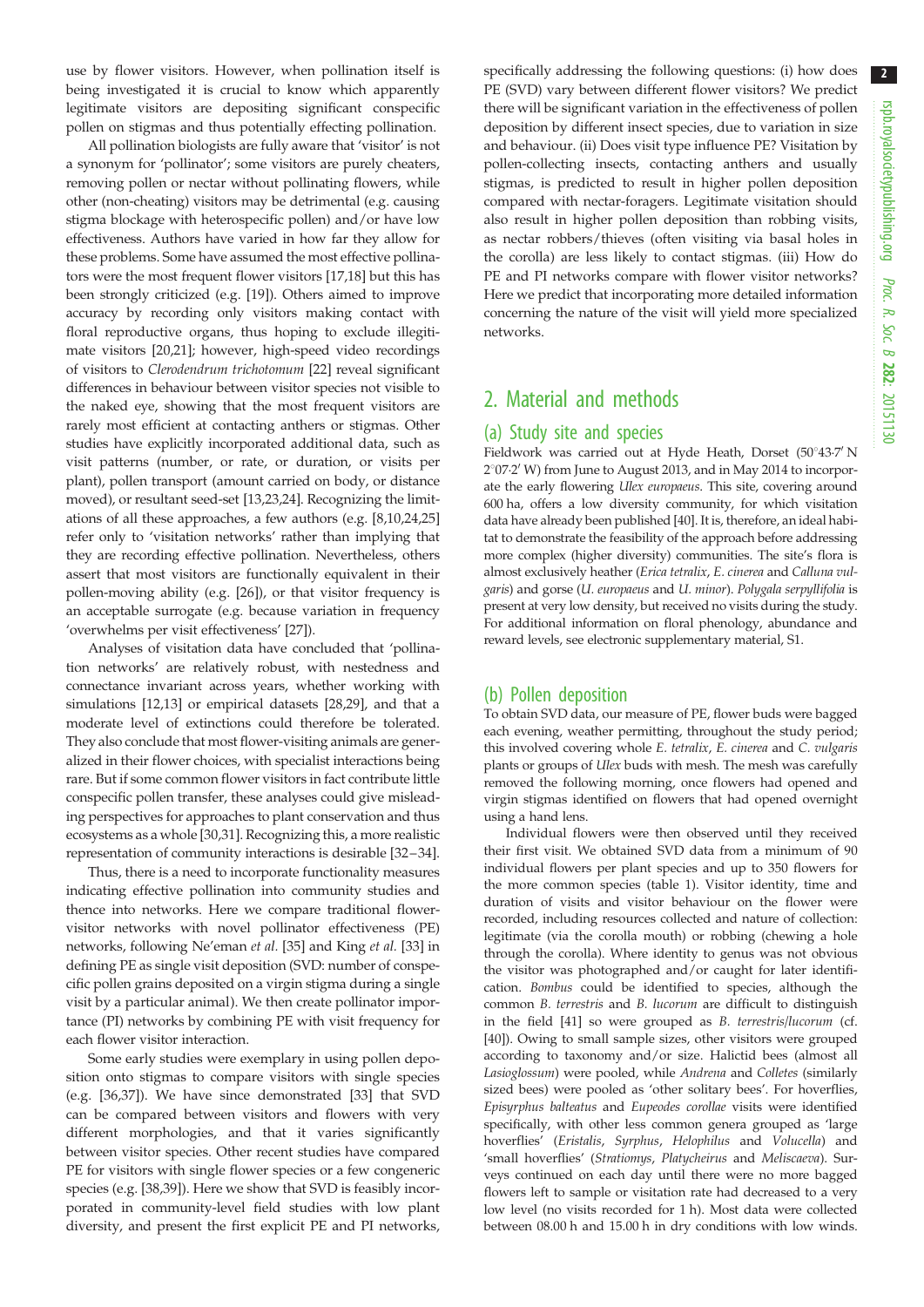3

<span id="page-2-0"></span>**Table 1.** Mean SVD values (numbers of conspecific pollen grains deposited on stigmas) for different visitors to each plant species; means  $\pm$  s.e., with n (number of visits recorded) in parentheses. Mean controls rounded to the closest whole number and subtracted from all SVD values shown for that plant species. 'Flower hours' is calculated as the product of length of time flowers were watched and the number of flowers watched in each hour.

|                               | <b>Erica tetralix</b>  | <b>Erica cinerea</b>  | <b>Calluna vulgaris</b> | <b>Ulex minor</b>     | <b>Ulex europaeus</b> |
|-------------------------------|------------------------|-----------------------|-------------------------|-----------------------|-----------------------|
| observation time              | 2070                   | 2268                  | 1326                    | 618                   | 168                   |
| (flower hours)                |                        |                       |                         |                       |                       |
| control stigmas               | $0.31 \pm 0.18$ (13)   | $0.47 \pm 0.22$ (12)  | $8.13 \pm 2.02$ (23)    | $8.36 \pm 1.29$ (14)  | $8.00 \pm 2.68$ (9)   |
| visitor groups                |                        |                       |                         |                       |                       |
| bees                          |                        |                       |                         |                       |                       |
| Bombus terrestris/<br>lucorum | $11.59 + 1.54(271)$    | $35.33 + 3.39$ (228)  | $21.02 + 2.10$ (135)    | $45.36 + 8.28(33)$    | $43.10 + 4.35(40)$    |
| <b>Bombus</b><br>pascuorum    | 29.29 $\pm$ 12.74 (14) |                       |                         | 43.13 $\pm$ 7.44 (31) | 45.55 $\pm$ 7.33 (11) |
| <b>Bombus lapidarius</b>      | $28.50 \pm 10.50$ (2)  | 32.70 $\pm$ 7.48 (33) | $22.41 \pm 4.60$ (17)   | 63.00 $\pm$ 8.81 (48) | 48.11 $\pm$ 11.80 (9) |
| <b>Bombus</b> hortorum        |                        |                       |                         |                       | 24.20 $\pm$ 8.29 (5)  |
| <b>Bombus</b> jonellus        | 55.27 $\pm$ 16.27 (11) | 47.83 $\pm$ 23.26 (6) |                         |                       |                       |
| Apis mellifera                | $2.94 \pm 0.51$ (77)   | $21.79 \pm 4.93$ (56) | $25.07 \pm 2.06$ (175)  |                       | $17.67 \pm 3.65$ (12) |
| Halictidae                    | 25.80 $\pm$ 11.84 (5)  | 19.17 $\pm$ 3.62 (23) |                         |                       |                       |
| other solitary bees           |                        |                       | $6.33 \pm 4.11$ (6)     | 82.33 $\pm$ 20.84 (9) | 67.00 $\pm$ 19.54 (6) |
| flies                         |                        |                       |                         |                       |                       |
| Episyrphus                    |                        |                       | 19.17 $\pm$ 8.50 (12)   | 21.00 $\pm$ 20.00 (3) |                       |
| Eupeodes                      |                        | $3.00 \pm 2.08$ (3)   | 7.75 $\pm$ 7.42 (4)     |                       |                       |
| large hoverflies              | $8.00 + 4.90(4)$       |                       | $6.00 \pm 4.02$ (4)     | 3(1)                  |                       |
| small hoverflies              |                        | $11 \pm 4$ (2)        | 7.83 $\pm$ 7.83 (6)     | 3(1)                  |                       |
| Muscidae                      |                        |                       | $22.37 \pm 6.17$ (19)   |                       |                       |
| soldier fly                   |                        |                       | 1(1)                    |                       |                       |
| other                         |                        |                       |                         |                       |                       |
| ants (Lasius)                 | 5.50 $\pm$ 4.97 (14)   |                       |                         |                       |                       |
| Lepidoptera                   |                        |                       |                         |                       | 9(1)                  |
| total visits recorded         | 398                    | 351                   | 379                     | 126                   | 84                    |

On warmer July days sampling occurred until 19.00 h, matching visitor activity patterns.

After each insect visit, the stigma from that flower was removed with clean tweezers and dabbed onto a cube of fuchsin agar gel, thus removing and staining the pollen. Use of a hand lens ensured all pollen grains had been removed. Gels were melted on microscope slides under coverslips, and all conspecific and heterospecific pollen grains deposited were counted by light microscopy ( $\times 100$ or ×400). Pollen morphology of Erica species varies little, so absolute distinction of E. tetralix and E. cinerea pollen was not always possible, but errors would be reduced by their differing flowering phenology with only E. cinerea still abundant into August (see electronic supplementary material, S1).

To account for pollen found on stigmas due to opening of the flower and/or handling and bagging procedures, control stigmas were also sampled for each plant species (8–12 per species). Stigmas were removed from newly uncovered virgin flowers before a visit took place and checked for pollen as above. Mean control values for each species were subtracted from SVD values obtained from individual visits.

#### (c) Floral visitation

The visits to flowers during SVD observations provided data used to construct visitation networks. Total observation time per plant species in the visitation dataset varied because of the diversity of flower visitors, length of flowering season and floral abundance within the habitat; hence the very common heather flowers, with a wide range of visitors, were observed for longer than the less common gorse flowers.

## (d) Network construction

The data were used to construct the following networks: (i) visitation (V) network, using the frequency of interaction between visitor groups and plant species. As network metrics may be strongly influenced by methodology of data collection [[42](#page-8-0)], this network was constructed using data collected during stationary PE observations. As sample sizes varied among species, visit frequency for a plant–visitor group interaction was calculated as a proportion of the total number of visits by all visitor groups, so that interaction bar widths sum to 1 for each plant species, removing bias from variation in sampling effort. (ii) PE network, using mean SVD values for each visitor group to each plant species. Pollen production and hence deposition varied greatly between plant species; to remove bias from this variation, the PE interaction between each visitor group and plant species was calculated as a proportion of the total SVD for that plant species (i.e. total pollen grains deposited across all SVD observations). (iii) PI network, combining data from V and PE networks. PI for each interaction was calculated as the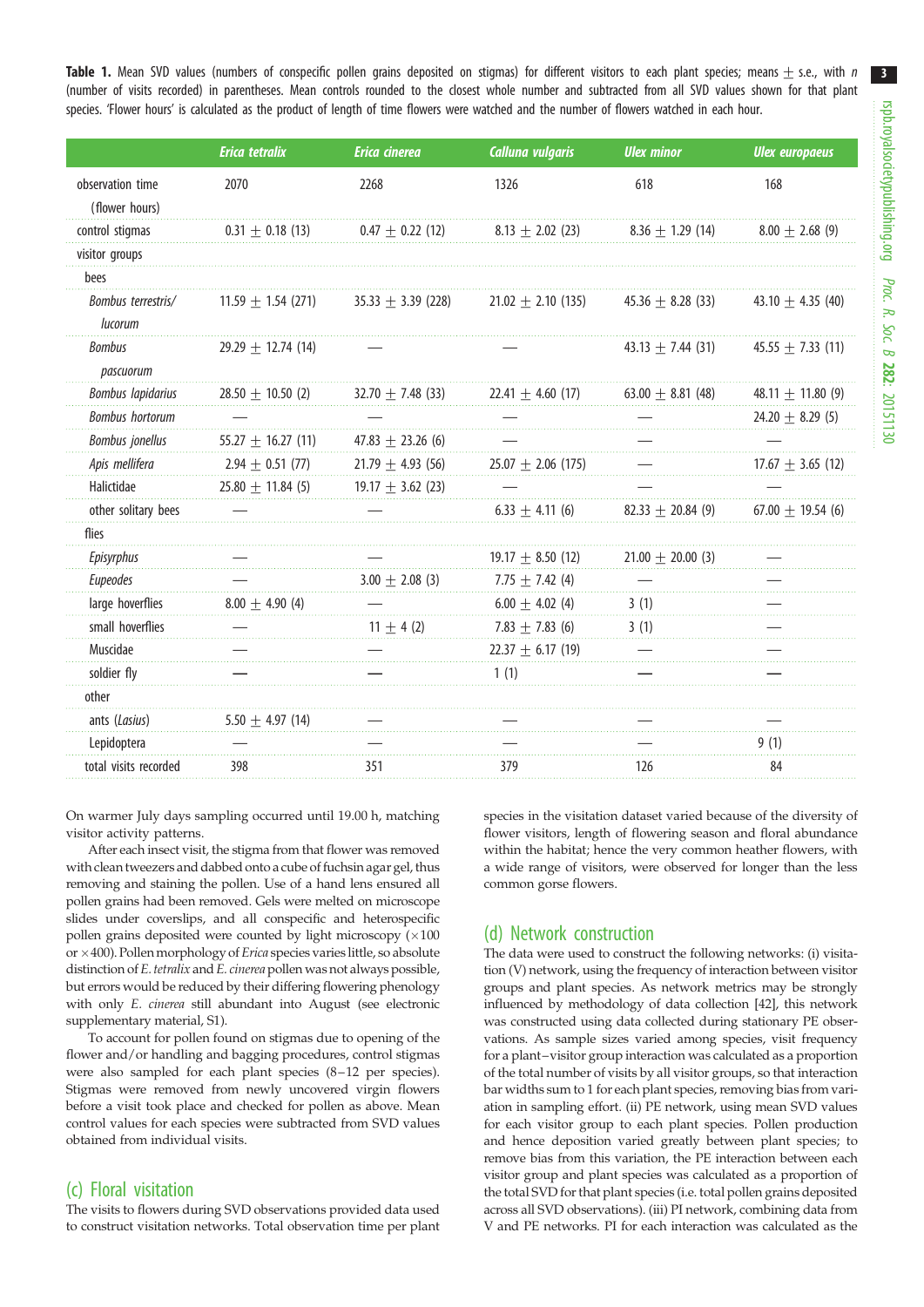product of total visitation frequency (using stationary observation data) and mean PE for that visitor group. Again biases were accounted for by using PI values for each visitor group/plant species interaction calculated as a proportion of the total PI summed across all visitor groups for that plant, so that all interaction bar widths for each plant species sum to 1.

#### (e) Data analysis

#### (i) The effect of visitor identity on pollen deposition

Parametric statistics could not be used to analyse pollen deposition data as residuals were not normally distributed given the high proportion of zeros in the dataset. Therefore, non-parametric Kruskal–Wallis tests were used to compare SVD among visitor groups for each plant species. Post hoc tests (pairwise Wilcoxon rank sum tests) tested for significant differences among visitor groups. A Holm–Bonferroni correction for multiple testing was used for both steps. (Results from a more complex analysis using a negative binomial GLM, supporting the results obtained from these tests, can be found in electronic supplementary material, S2.)

#### (ii) The effect of individual visitor behaviour on pollen deposition

Kruskal –Wallis tests determined whether different visitor behaviours (pollen versus nectar-collecting, and legitimate versus robbing visits) yielded different SVD levels. Visitors to Ulex species only gathered pollen, and were, therefore, excluded from this comparison, while robbing behaviour was only observed for Erica species.

#### (iii) Comparing visitation networks with pollinator effectiveness and pollinator importance networks

Interaction networks were analysed using the bipartite package (v. 2.05 [[43](#page-8-0)], in R v. 3.0.1 [[44](#page-8-0)]) and a number of network metrics extracted. The relevance and/or utility of common network metrics have been much debated (e.g. [\[45,46](#page-8-0)]). Following an emerging consensus, our analyses focused on a key range of metrics. We used  $H_2'$  to measure network specialization as it best represents the level of interaction selectiveness by estimating the deviation of observed interaction frequencies from expected values from a null distribution of interactions.  $H_2'$  is based on weighted links and, therefore, robust against sampling effort [\[47\]](#page-8-0).  $H_2'$  ranges from 0 (extreme generalization) to 1 (perfect specialization). We used  $d'$  to measure of species-level specialization, which measures the exclusivity of interactions that individual species take part in [[48](#page-8-0)]. This is the most biologically informative measure of visitor specialization in resource choice in a visitation network, and most relevant predictor of specialization in pollination for a plant in a PI network. As the matrix data are proportional, all values were multiplied by 1000 before calculating this metric. Species strength, on the other hand, measures the sum of an individual species dependencies (relative interaction weights) within a network [[49](#page-8-0)]; it is most biologically informative for plants in a visitation network, as resource use of these species by visitors is measured, and for visitors in a PI network, where potential pollination quality is measured. We compared d' and species strength between V and PI networks using paired t-tests (data conformed to parametric test assumptions and, as  $d'$  values are proportions, these were arcsine square-root transformed before testing). We did not statistically compare  $d'$  and species strength of the PE network as these did not include a measure of visitor interaction frequency. Generality of visitor species, together with generality of plant species (the latter is also termed vulnerability because of its use in the food web literature, describing the vulnerability of prey to predation [\[50\]](#page-8-0)), measures the mean numbers of species a plant or visitor group directly interacts with, weighted to account for sample size. Interaction evenness measures homogeneity in interaction frequencies, which reaches 1 when the

number of interactions between plants and visitor groups is uniformly distributed, and is inversely related to network stability [\[51\]](#page-8-0). Nestedness, weighted by sample size (WNODF [\[52\]](#page-8-0)), estimates linkage structure. Here 1 indicates perfect nestedness and 0 perfect chaos, with greater nestedness conferring higher stability in mutualistic networks [[53](#page-8-0)]. Recent studies (e.g. [\[54\]](#page-8-0)) indicate that nestedness may only be a secondary indicator of stability; however, the primary driver, degree distribution (linkage density), cannot be accurately calculated for small networks [[55\]](#page-8-0).

# 3. Results

(a) The effect of visitor identity on pollen deposition A total of 1338 insect – flower interactions were observed, all providing SVD data ([table 1\)](#page-2-0). Sixty-seven per cent of observations were Bombus spp., 24% Apis, 4% solitary bees, 3% hoverflies and 1% other rare visitors (butterflies, ants, other Diptera). Bumblebees were the main flower visitors (over 75% of visits) for all plant species except C. vulgaris, where Apis was most common (45% of visits). Of all Bombus visits, 79% were made by the B. terrestris/lucorum group.

All visitor groups showed high variation in SVD ([table 1\)](#page-2-0). There were no significant differences in SVD among visitor groups for E. cinerea, C. vulgaris, U. minor or U. europaeus following correction for multiple testing. Only visitors to E. tetralix differed significantly in SVD ( $\chi^2 = 45.2$ , d.f. = 7, p < 0.001); here post hoc tests revealed that Bombus jonellus deposited significantly more pollen onto stigmas than B. terrestris/lucorum ( $W = 2476$ ,  $p < 0.001$ ), Apis ( $W = 75.5$ ,  $p < 0.001$ ) and Lasius ( $W = 16.5$ ,  $p < 0.001$ ), while B. terrestris/lucorum deposited significantly more pollen onto stigmas than  $Apis$  ( $W = 7153$ ,  $p < 0.001$ ). When visitor groups with fewer than five visits were excluded from analyses the results were found to be the same. Comparable results were obtained using negative binomial GLMs (electronic supplementary material, S2).

#### (b) The effect of visitor behaviour on pollen deposition

Pollen-foraging visitors had significantly higher PE than nectar-foraging visitors for E. tetralix ([figure 1](#page-4-0)a;  $\chi^2 = 39.81$ , d.f. = 1,  $p < 0.001$ ), E. cinerea ( $\chi^2 = 68.16$ , d.f. = 1,  $p < 0.001$ ) and C. vulgaris ( $\chi^2 = 23.62$ , d.f. = 1, p < 0.001). A pollenforager was more likely to receive pollen on its body and thus to move conspecific pollen between flowers. This result is unlikely to be skewed by visitor size (cf. [\[56](#page-8-0)]), as large bumblebees often collected only nectar (occasional male visitors doing so exclusively), and smaller visitors (small hoverflies, halictid bees) nearly always directed their mouthparts to the anthers (which are extended away from the nectaries in all three species) and collected just pollen.

As expected, legitimate visitors were usually visibly coated in pollen and deposited significantly more pollen than visitors that robbed flowers of both *E. tetralix* [\(figure 1](#page-4-0)*b*;  $\chi^2 = 53.7$ , d.f. = 1,  $p < 0.001$ ) and E. cinerea ( $\chi^2 = 12.54$ , d.f. = 1,  $p <$ 0.001). Legitimate visitors are more likely to contact anthers and stigmas than basal robbers, and will, therefore, more readily pick up pollen and deposit it on stigmas.

# (c) Comparing visitation, pollinator effectiveness and pollinator importance networks

Bipartite networks constructed from the three different datasets are shown in figure  $2a-c$ , and corresponding network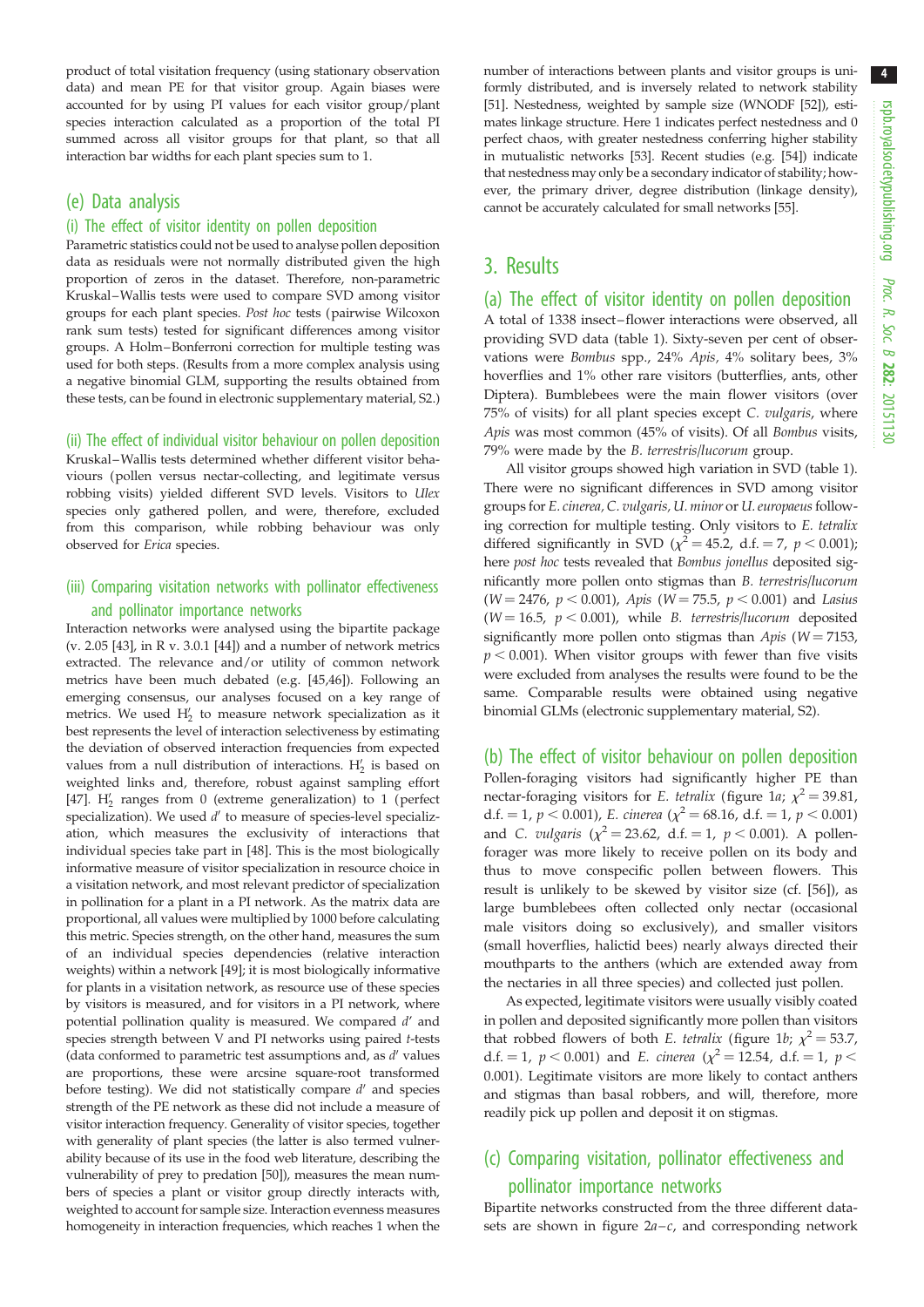<span id="page-4-0"></span>

Figure 1. Single visit deposition (PE) of conspecific pollen: (a) pollen and nectar-foragers; (b) legitimate and robbing flower visitors. Median, interquartile range and outliers for individual visits are shown for each plant species. Significant differences marked with triangle.

metrics in [table 2.](#page-6-0) Figures  $2b$ , c allow direct comparisons of individual visitor performance. For example, some visitors such as B. jonellus visiting Erica spp., or solitary bees visiting U. minor, do deposit high numbers of pollen grains but have low PI levels [\(figure 2](#page-5-0)c) because of their low visitation rates. By contrast, others such as B. terrestris/lucorum deposit average numbers of pollen grains, but their high visitation rates result in much higher PI values.

The V network was reasonably generalized  $(H'_2 = 0.305;$ [figure 2](#page-5-0)a), whereas the PE network based on SVD data was slightly more specialized ( $H'_2 = 0.341$ ; [figure 2](#page-5-0)b). When stationary visitation and SVD data were combined, the resulting PI network was more specialized than both SV and PE networks  $(H_2' = 0.365;$  [figure 2](#page-5-0)c). These results suggest that the addition of pollen deposition data (PE) to visitation data to give PI values can produce an increase in network specialization.

The other metrics show less clear trends among the three types of network. Interaction evenness varied little, though slightly higher for the PE network [\(table 2](#page-6-0)). It is likely that the PE network would have higher stability, as there is less variation in pollen deposition than in visitation rate. Weighted nestedness was lowest for the V network and highest for the PI network. This follows the same trend as for  $H'_2$  and suggests that the PI network had potentially higher stability (although

given concerns regarding nestedness values for relatively small network sizes, this issue should be treated with caution). Visitor generality did not greatly differ among visitor groups, which is unsurprising given the limited pool of plant species that could be visited. Plant generality was higher in the PE network than in the V and PI networks. Most visitors to a particular plant species deposited similar amounts of pollen per visit [\(table 1](#page-2-0)), whether they were frequent or infrequent visitors, so that all contributed to this weighted metric. Both plant and visitor generality were lower in the PI network than in the V network, as the importance of visitors depositing little pollen was reduced.

There were no significant differences in species-level specialization  $d'$  between V and PI networks for plants ( $t =$ 1.677, d.f. = 4,  $p = 0.169$ ) or visitors (t = 0.433, d.f. = 15,  $p =$ 0.671) (electronic supplementary material, S3). All visitors in the V network showed fairly low specialization. Plant species also had relatively low specialization levels, with C. vulgaris and U. minor showing the highest d' values of 0.370 and 0.372, respectively, in the PI network. There were also no significant differences in species strength between V and PI networks for plants ( $t = 0.001$ , d.f.  $= 4$ ,  $p = 0.999$ ) or visitors ( $t = 0.003$ , d.f. = 15,  $p = 0.997$ ) (electronic supplementary material, S3). C. vulgaris was the most important contributor to link weighting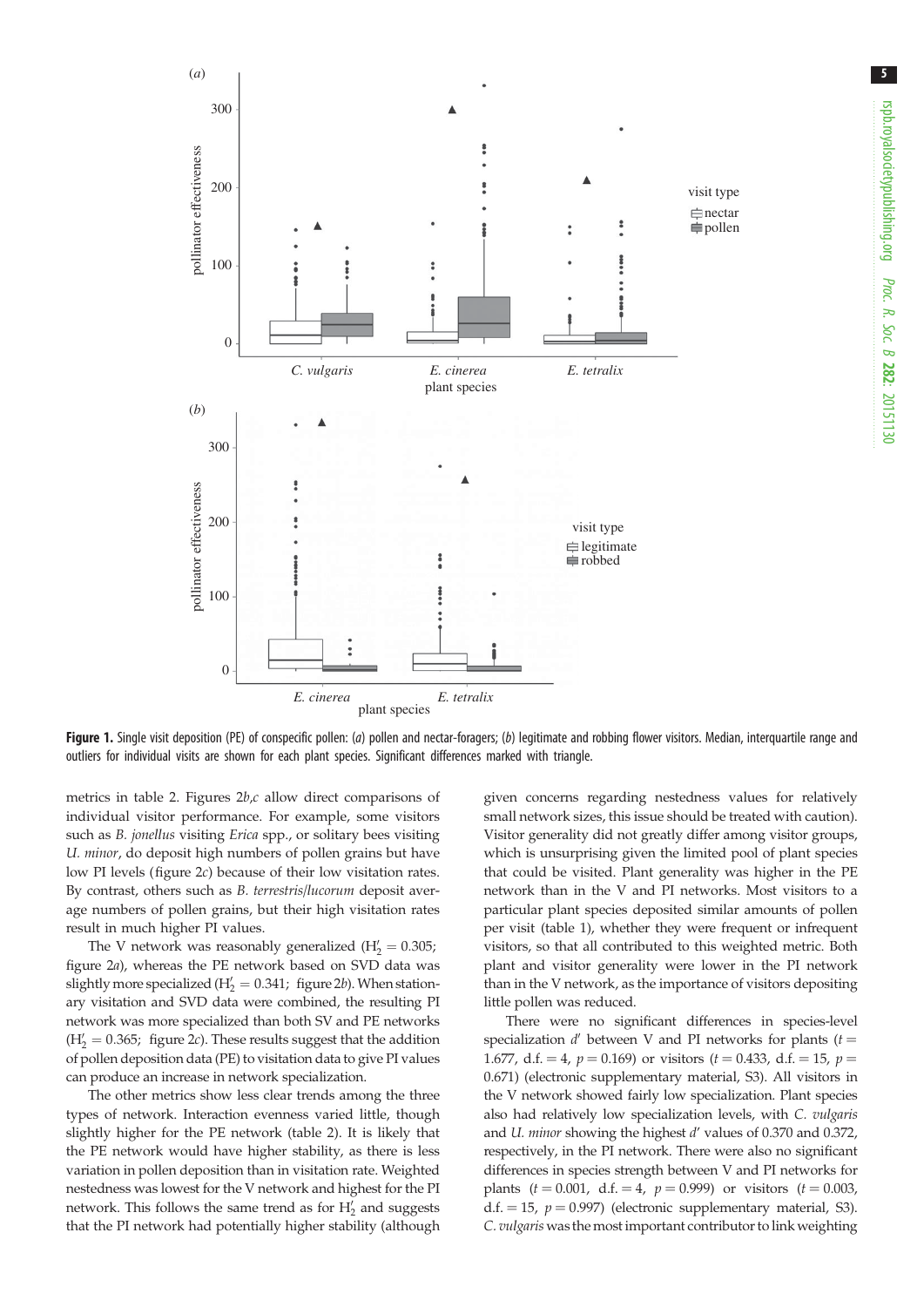6

<span id="page-5-0"></span>

Figure 2. Bipartite networks illustrating (a) flower visitation, from stationary observations; (b) pollinator effectiveness of visitors (mean SVD); (c) pollinator importance of visitors, combining the data from (a) and (b). Key code, visitor group: 1, Bombus terrestris/lucorum; 2, Bombus pascuorum; 3, Bombus lapidarius; 4, Bombus jonellus; 5, Bombus hortorum; 6, Apis mellifera; 7, Halictidae; 8, other solitary bees; 9, large hoverflies; 10, Episyrphus; 11, Eupeodes; 12, small hoverflies; 13, Muscidae; 14, ants (Lasius); 15, Lepidoptera; 16, soldier fly.

with the visitor community, with the highest species strength in the visitation network (4.830), while B. terrestris/lucorumcontributed the most to PI link weightings, with the highest species strength in the PI network (2.465).

Overall, incorporating information on PE into visitation networks results in relatively more specialized interactions and provides slightly more accurate measures of plant species exclusivity, and of the contribution of visitor species to pollination. These results proved to be robust against alterations in visitor groupings (electronic supplementary material, S4).

# 4. Discussion

Measuring the difference between visitation and pollination is a challenge for pollination ecologists. For the first time, we report values for pollen deposition onto stigmas for virtually all components of a plant –pollinator community and demonstrate that such data enhance the quality of flower visitor interaction studies by producing networks giving a more accurate estimate of PI.

#### (a) Patterns of insect –flower interactions

The flowering plants in this low diversity heathland habitat were visited by similar insect species to those recorded at the same site by Forup et al. [[40\]](#page-8-0), dominated by Bombus spp. and Apis. Although bees deposited the greatest mean quantities of pollen grains on stigmas, deposition rates were highly variable, resulting in no differences in effectiveness between most visitor groups. For the three heather species this was not surprising as they have small, easily accessed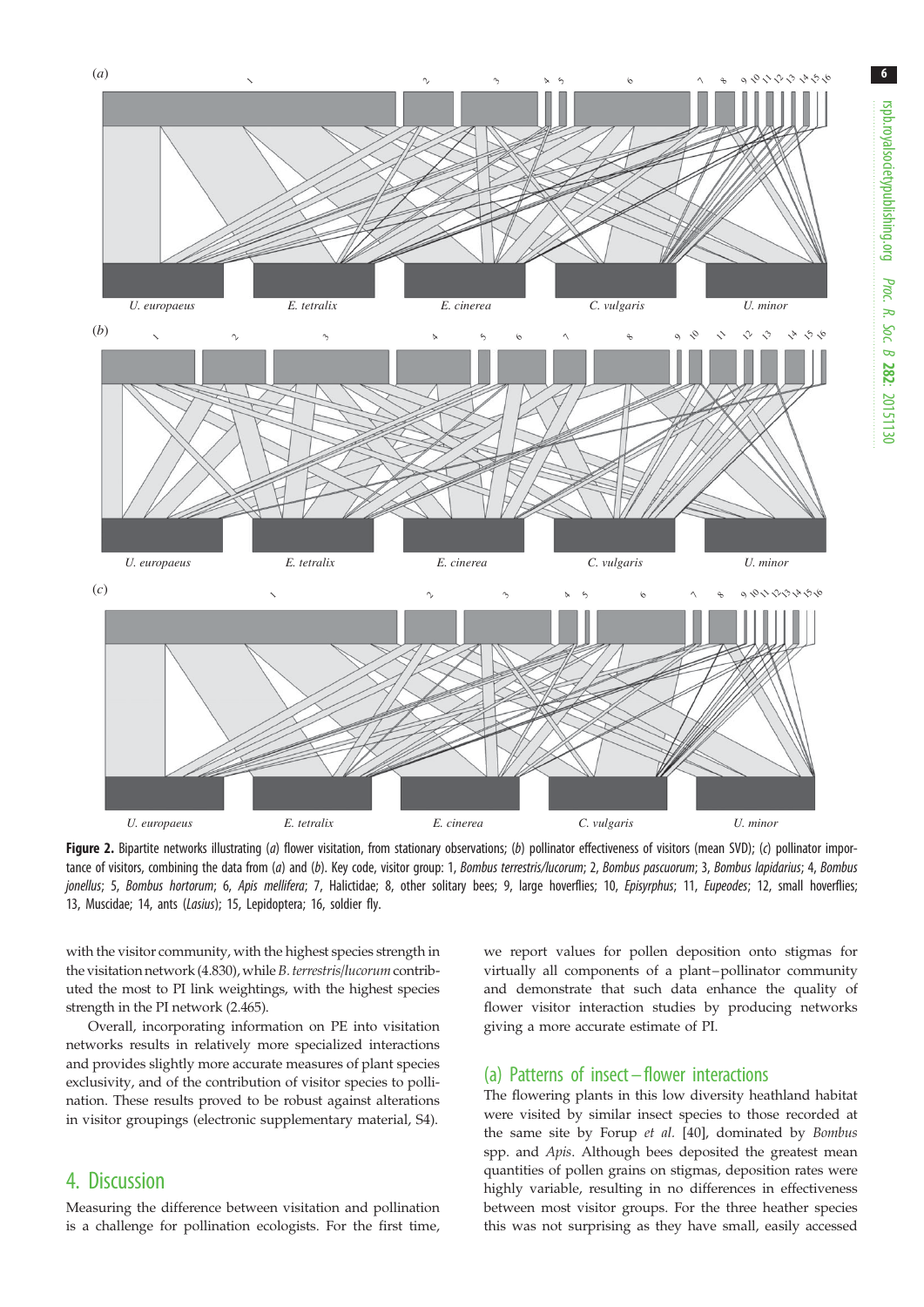<span id="page-6-0"></span>Table 2. Network metrics for visitation, pollinator effectiveness (PE) and pollinator importance (PI) networks.

|                         | network type |                                             |                          |  |  |
|-------------------------|--------------|---------------------------------------------|--------------------------|--|--|
| metric                  | visitation   | pollinator<br><b>effectiveness</b><br>(SVD) | pollinator<br>importance |  |  |
| $H'_2$                  | 0.305        | 0.341                                       | 0.365                    |  |  |
| interaction<br>evenness | 0.663        | 0.780                                       | 0.643                    |  |  |
| weighted<br>nestedness  | 0.108        | 0.041                                       | 0.179                    |  |  |
| generality              |              |                                             |                          |  |  |
| visitors                | 3.764        | 3.195                                       | 3.561                    |  |  |
| plants                  | 3.724        | 6.174                                       | 3.392                    |  |  |

flowers with only moderately specialized morphology. Visitation to the labiate keel flowers of both Ulex species is clearly limited by floral morphology and trait complementarity [[57\]](#page-8-0), translating into 'forbidden links' in the context of networks [[58\]](#page-8-0). Only insects able to push apart the flag and keel petals will release the anthers, so flowers are almost exclusively visited by large-bodied bees ([table 1](#page-2-0)). As inappropriate visitors mostly avoid Ulex flowers there is often little variation in pollen deposition by those that do visit. Some visitor species to plants with more specialized floral morphology may deposit no pollen onto stigmas, emphasizing the visitor/pollinator distinction.

While bees appeared to be effective pollinators for all five plant species, hoverflies always deposited relatively few pollen grains on stigmas. Their relatively short tongues compared with bees, combined with their habit of making little bodily contact with anthers or stigma, mitigate against pollen deposition in either heather or gorse, and their low visitation rates further decreased their importance as pollinators. They may be highly effective pollinators of more generalist blooms such as rape flowers [[59\]](#page-8-0) or of specific 'hoverfly flowers' (cf. [[2](#page-7-0)]).

As predicted, visitors that robbed flowers were also poor pollinators as they seldom contacted the anthers or stigmas of flowers. We also found that pollen-collecting visitors deposited more pollen on stigmas than nectar-collecting visitors for plant species on which both pollen- and nectar-foragers were recorded (C. vulgaris, E. cinerea and E. tetralix). Pollencollectors forage more actively among anthers, thus enabling more pollen to accumulate on their bodies. Our findings, therefore, match with other studies (e.g. [[39\]](#page-8-0)), although the precise effect of foraging behaviour on pollen deposition may vary with floral morphology (e.g. [[60\]](#page-8-0)).

Several visitor groups, including small hoverflies and butterflies, visited flowers infrequently. Considering the visitation data in isolation these insects could be interpreted as providing a 'back-up' pollination service, as proposed [[61\]](#page-8-0) and detected [\[40](#page-8-0)] in other studies. While a 'back-up' option may often be useful for plants (especially, if there is temporal variation in visitor numbers), taking SVD into account in this study revealed that these infrequent visitors deposited

rather small amounts of pollen. This again demonstrates the importance of considering pollen deposition data alongside visitation studies.

# (b) Comparing visitation and pollen deposition networks

The type of data used in a flower visitor network affects network structure and will thus influence interpretation of the relationships among plants and pollinators in a given community. As we predicted, visitation networks potentially underestimate the levels of specialization among plants and their pollinators, although this needs confirmation for diverse communities in a range of habitats. Crucially, our data suggest that combining visitation data with SVD data as a measure of functionality to create PI networks can subtly change the network structure, increasing specialization, decreasing the corresponding generality of plant species and visitor groups, and providing potentially more accurate measures of exclusivity for plant species and of species strength for visitors. Previous studies that focused on visitor behaviour (and thus probable effectiveness as pollinators) also demonstrated that removing ineffective pollinators affected network properties (e.g. [\[25](#page-8-0)]).

Our study considers a community with low plant diversity, deliberately selected to test the hypothesis that including data on PE would affect network structure, so showing the feasibility of our approach. Construction of comprehensive PE and PI networks for large, complex plant communities would be more challenging. However, effects of including SVD data could be even more pronounced in such communities, with a greater range of floral morphologies (and thus potentially higher variability in pollen deposition), not least because PE and PI networks will more accurately represent the likely role of each visitor as a pollinator. For example, our SVD data support the visitation data in showing the importance of Apis as a pollinator of C. vulgaris, but Apis as a pollinator of E. tetralix from visitation alone would be greatly overestimated as it deposited little conspecific pollen on stigmas.

We recognize that incorporating SVD into interaction networks presents challenges. Firstly, it may not be possible to accurately identify pollen to species; for example, our Erica possessed similar pollen morphologies, and in habitats with higher numbers of congeneric plants this problem could be magnified. Secondly, not all plant species are self-compatible, and there is no easy way to differentiate self- from non-selfpollen. Emasculation of experimental flowers would prevent any deposition of self-pollen, but risks altering visitor behaviour and time spent on flowers, especially for pollen-foragers. Future SVD studies incorporating data on pollen tube growth and self-compatibility will help to differentiate self- and cross-pollen. Thirdly, while PI networks have the potential to describe pollination interactions more accurately than visitation networks alone, collecting data is more time-consuming. Resultant smaller sample sizes could then limit opportunities to split data reliably, for example, by time-slicing across the day or flowering season, and could thus restrict the usefulness of certain network metrics. Fourthly, the sampling method could introduce subtle temporal biases, as SVD data can only be collected for the first visitor to a virgin stigma; though sequential unbagging through a day can limit this effect. Finally, there is also potential bias due to the reward status of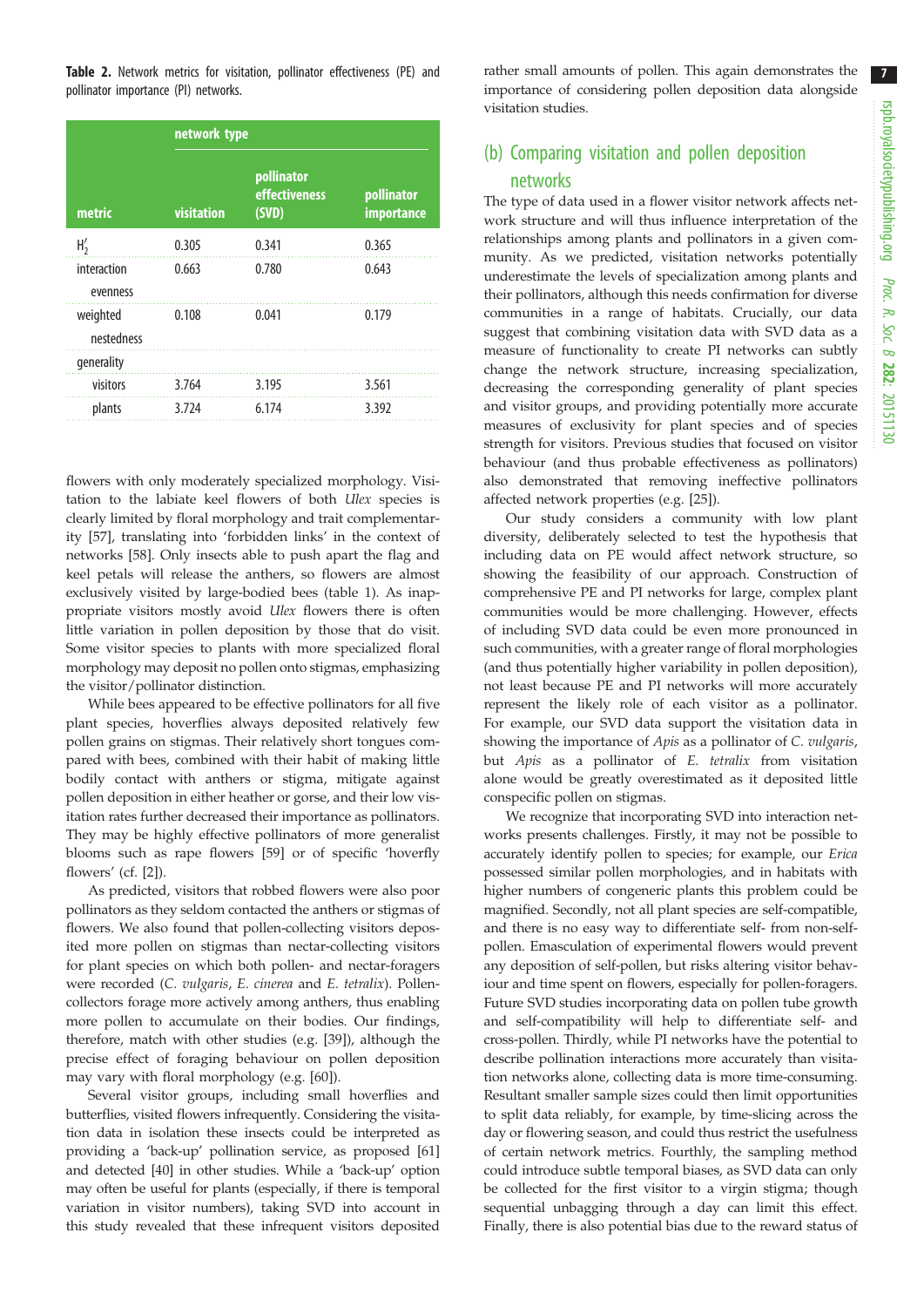8

<span id="page-7-0"></span>flowers at the time of unbagging. When experimental flowers are exposed early in the day they will have rewards similar to other newly opened flowers, whereas those uncovered later may have retained higher reward levels, potentially leading to greater attractiveness and longer visits relative to non-experimental flowers (e.g. [\[62\]](#page-8-0)). This could result in diurnal variation in recorded SVD.

Despite these potential issues, we propose that information gained from incorporating SVD data to create PE and PI networks provides greater insight into the quality of interactions between plants and their potential pollinators, and brings the field of plant –pollinator networks much closer to the construction of true pollination networks. SVD measures both an animal's ability to pick up pollen in previous visits to the same plant species (thus incorporating the key aspect of visit constancy), and to accurately deposit it in the only place where it can germinate and potentially lead to fertilization. By using single visits, SVD largely avoids problems of stigmatic overload or saturation, and resultant pollen competition. Furthermore, it avoids the complications that measurements of seed- or fruit-set bring, where post-pollination factors may have major effects on reproductive outcomes that are essentially unrelated to pollination; though at a smaller scale, under more controlled conditions, the methods could be accompanied by studies of post-pollination processes, investigating resulting seedset. Ongoing construction of PE and PI networks for more complex, species-rich communities will demonstrate the feasibility of our approach for a wider range of visitors and of floral morphologies.

## (c) Conclusion

The choice of methods used to sample potential pollinators in flower-visitation studies will depend on the questions being asked. Where the main interest is visitation and resource collection from the perspective of flower visitors, SVD data add little extra information. If the focus is on pollination and pollen transport among conspecific flowers, SVD as a measure of PE gives valuable insights from the perspective of the plant. The resulting more realistic PE and especially PI networks bring us a step closer to understanding pollination at the community level.

While we have shown somewhat greater levels of specialization in our PE and PI networks, at least from the plant's perspective, we do not imply that extreme specialization is common in plants, and all visitors to flowers should be considered as potential pollinators. Understanding how true pollination networks are structured is crucial to understanding community interactions and thus how to restore and conserve pollination services in the face of pollinator decline.

Data accessibility. Project data are available to view on Dryad [http://dx.](http://dx.doi.org/10.5061/dryad.17pp3) [doi.org/10.5061/dryad.17pp3.](http://dx.doi.org/10.5061/dryad.17pp3)

Authors' contributions. The study was conceived by G.B., P.W. and K.B. Fieldwork was conducted by G.B. and P.W. Data analysis was conducted by G.B. manuscript was written by G.B., K.B. and P.W.

Competing interests. The authors state they have no competing interests. Funding. This research was funded by the Natural Environmental Research Council (grant no. NE/K004522/1).

Acknowledgements. The authors would like to thank Natural England for site access, Caroline King, Colette Blyth, Cristina Van Midden and Felippe Morais Alfonso for assistance with data collection and Prof. Stephen Hubbard for statistical advice.

# **References**

- 1. Waser NM, Ollerton J (eds). 2006 Plant-pollinator interactions: from specialization to generalization. Chicago, IL: University of Chicago Press.
- 2. Willmer PG. 2011 Pollination and floral ecology. Princeton, NJ: Princeton University Press.
- 3. Garratt MPD, Coston DJ, Truslove CL, Lappage MG, Polce C, Dean R, Biesmeijer JC, Potts SG. 2014 The identity of crop pollinators helps target conservation for improved ecosystem services. Biol. Conserv. 169, 128– 135. ([doi:10.1016/j.biocon.2013.11.001\)](http://dx.doi.org/10.1016/j.biocon.2013.11.001)
- 4. Baldock KCR, Memmott J, Ruiz-Guajardo JC, Roze D, Stone GN. 2011 Daily temporal structure in African savanna flower visitation networks and consequences for network sampling. Ecology 92, 687– 698. ([doi:10.1890/10-1110.1\)](http://dx.doi.org/10.1890/10-1110.1)
- 5. Winfree R, Williams NM, Dushoff J, Kremen C. 2014 Species abundance, not diet breadth, drives the persistence of the most linked pollinators as plant – pollinator networks disassemble. Am. Nat. 183, 600– 611. ([doi:10.1086/675716](http://dx.doi.org/10.1086/675716))
- 6. Chamberlain SA, Cartar RV, Worley AC, Semmler SJ, Gielens G, Elwell S, Evans ME, Vamosi JC, Elle E. 2014 Traits and phylogenetic history contribute to network structure across Canadian plant-pollinator communities. Oecologia 176, 545– 556. [\(doi:10.](http://dx.doi.org/10.1007/s00442-014-3035-2) [1007/s00442-014-3035-2\)](http://dx.doi.org/10.1007/s00442-014-3035-2)
- 7. Forup ML, Memmott J. 2005 The restoration of plant –pollinator interactions in hay meadows.

Restor. Ecol. 13, 265– 274. ([doi:10.1111/j.1526-](http://dx.doi.org/10.1111/j.1526-100X.2005.00034.x) [100X.2005.00034.x\)](http://dx.doi.org/10.1111/j.1526-100X.2005.00034.x)

- 8. Alarcón R. 2010 Congruence between visitation and pollen-transport networks in a California plant – pollinator community. Oikos 119, 35-44. [\(doi:10.](http://dx.doi.org/10.1111/j.1600-0706.2009.17694.x) [1111/j.1600-0706.2009.17694.x](http://dx.doi.org/10.1111/j.1600-0706.2009.17694.x))
- 9. Harder LD, Routley MB. 2006 Pollen and ovule fates and reproductive performance by flowering plants. In Ecology and evolution of flowers (eds LD Harder, SCH Barrett), pp. 61–80. Oxford, UK: Oxford University Press.
- 10. Memmott J, Waser NM. 2002 Integration of alien plants into a native flower pollinator visitation web. Proc. R. Soc. Lond. B 269, 2395-2399. [\(doi:10.](http://dx.doi.org/10.1098/rspb.2002.2174) [1098/rspb.2002.2174\)](http://dx.doi.org/10.1098/rspb.2002.2174)
- 11. Bartomeus I, Vilà M, Santamaría L. 2008 Contrasting effects of invasive plants in plant-pollinator networks. Oecologia 155, 761– 770. [\(doi:10.1007/](http://dx.doi.org/10.1007/s00442-007-0946-1) [s00442-007-0946-1\)](http://dx.doi.org/10.1007/s00442-007-0946-1)
- 12. Memmott J, Waser NM, Price MV. 2004 Tolerance of pollination networks to species extinctions. Proc. R. Soc. Lond. B 271, 2605-2611. [\(doi:10.](http://dx.doi.org/10.1098/rspb.2004.2909) [1098/rspb.2004.2909\)](http://dx.doi.org/10.1098/rspb.2004.2909)
- 13. Kaiser-Bunbury CN, Muff S, Memmott J, Müller CB, Caflisch A. 2010 The robustness of pollination networks to the loss of species and interactions: a quantitative approach incorporating pollinator behaviour. Ecol. Lett. 13, 442 – 452. [\(doi:10.1111/j.](http://dx.doi.org/10.1111/j.1461-0248.2009.01437.x) [1461-0248.2009.01437.x\)](http://dx.doi.org/10.1111/j.1461-0248.2009.01437.x)
- 14. Memmott J, Craze PG, Waser NM, Price MV. 2007 Global warming and the disruption of plant – pollinator interactions. Ecol. Lett. **10**, 710-717. ([doi:10.1111/j.1461-0248.2007.01061.x\)](http://dx.doi.org/10.1111/j.1461-0248.2007.01061.x)
- 15. Willmer P. 2012 Pollinator–plant synchrony tested by climate change. Curr. Biol. 22, R131-R132. ([doi:10.1016/j.cub.2012.01.009](http://dx.doi.org/10.1016/j.cub.2012.01.009))
- 16. Tylinanakis JM, Laliberté E, Nielsen A, Bascompte J. 2010 Conservation of species interaction networks. Biol. Conserv. 143, 2270 – 2279. ([doi:10.1111/j.](http://dx.doi.org/10.1111/j.1461-0248.2008.01250.x) [1461-0248.2008.01250.x\)](http://dx.doi.org/10.1111/j.1461-0248.2008.01250.x)
- 17. Stanton ML, Snow AA, Handel SN, Bereczky J. 1989 The impact of a flower-color polymorphism in experimental populations of wild radish (Raphanus raphanistrum L.). Evolution 43, 335– 346. ([doi:10.](http://dx.doi.org/10.2307/2409211) [2307/2409211](http://dx.doi.org/10.2307/2409211))
- 18. Andersson S. 1991 Floral display and pollination success in Achillea ptarmica (Asteraceae). Ecography 14, 186 – 191. [\(doi:10.1111/j.1600-0587.1991.](http://dx.doi.org/10.1111/j.1600-0587.1991.tb00651.x) [tb00651.x](http://dx.doi.org/10.1111/j.1600-0587.1991.tb00651.x))
- 19. Fishbein M, Venable LD. 1996 Diversity and temporal change in the effective pollinators of Asclepias tuberosa. Ecology 77, 1061– 1073. [\(doi:10.](http://dx.doi.org/10.2307/2265576) [2307/2265576](http://dx.doi.org/10.2307/2265576))
- 20. Petanidou T, Potts SG. 2006 Mutual use of resources in Mediterranean plant-pollinator communities: how specialized are pollination webs? In *Plant* pollinator interactions: from specialization to